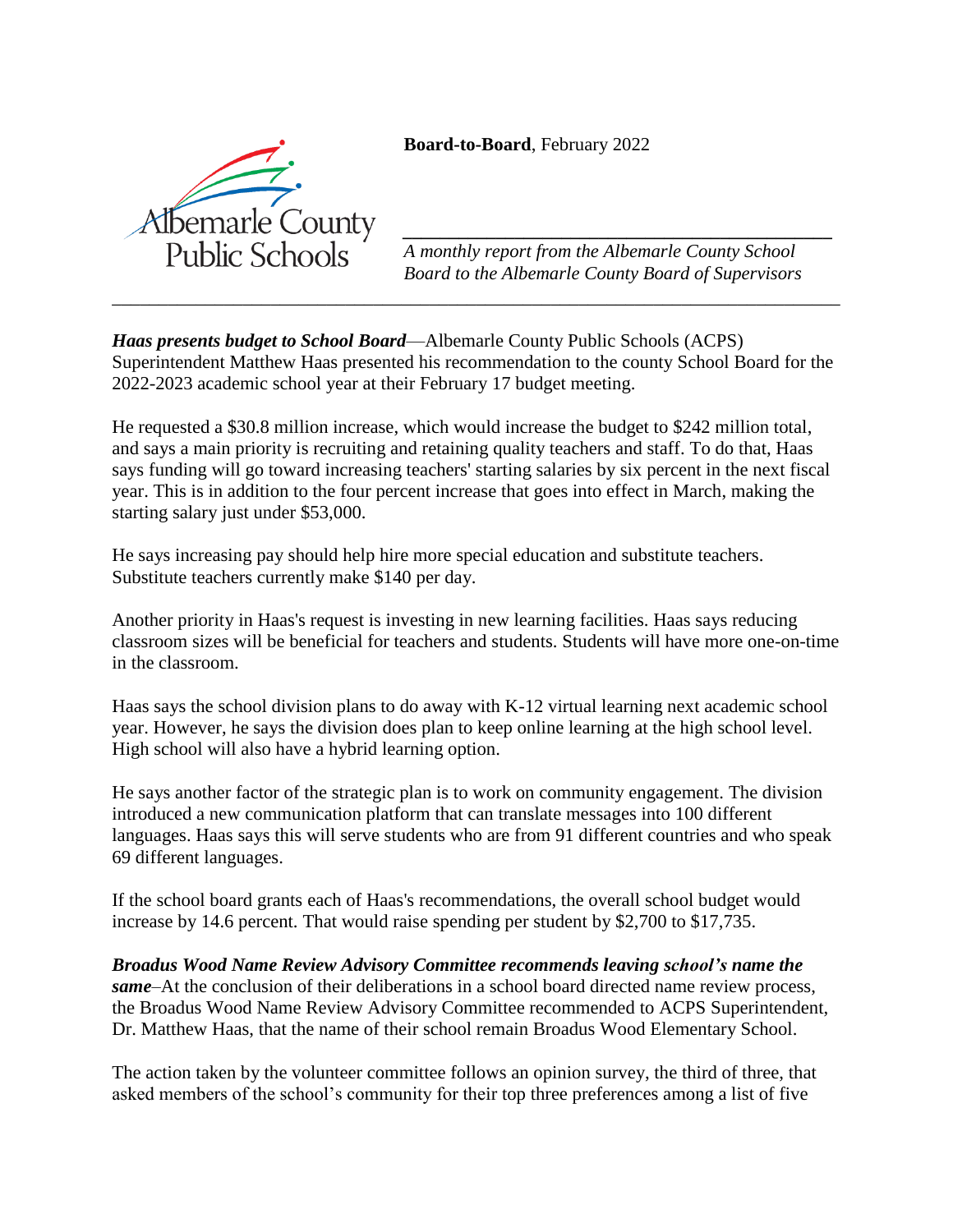suggested names, including Broadus Wood Elementary School, Buck Mountain Elementary School, Northern Elementary School, Piney Mountain Elementary School, and Rivanna/Rivanna River Elementary School. The survey had more than 1,100 respondents and, factoring in multiple responses from each, 882 of 1,388 (64%) expressed a preference for keeping the name the same. Those survey results are available on the [School Naming Review: Broadus Wood Elementary](https://www.k12albemarle.org/our-division/school-naming-review/school-names-under-review/broadus-wood-elementary-school)  [School](https://www.k12albemarle.org/our-division/school-naming-review/school-names-under-review/broadus-wood-elementary-school) web page under the "Survey Results" tab.

The school board policy governing school naming reviews requires that in the event a school is to be named for an individual, community advisory committees must determine if the person's personal and professional life exemplified the school division's four core values of equity, excellence, family and community, and wellness.



Broadus Ira Wood, born in Earlysville in 1864, was a farmer and local businessman. He served as a member of the Rivanna and Albemarle County school boards for over three decades, as a member of the Board of Public Welfare, and as president of the School Trustee Association of Virginia. In addition to those interests related to improving public education, Wood served many years as a member of the Board of Directors of the People's National Bank, the Chief Forest Warden of Albemarle County, and as deputy commissioner of revenue for the Charlottesville and Ivy District.

In 1906, Wood sold four acres of his land for use as the site of Earlysville High School for \$50, a fraction of its value, and later gave the school two more acres to expand its playing fields. When Earlysville High School burned down in 1934, a new

school was built in its place, this time named after Wood. The school transitioned for use as an elementary school in 1954.

In their deliberations, the Broadus Wood advisory committee members used several source materials as references, including the books *Distant Echoes of Broadus Wood High School* (1998) and 1931's *An Appreciation of B.I. Wood*. They also drew from research performed by local historian [Jordy Yager,](https://www.cvilletomorrow.org/author/jordy-yager) creator of *Mapping Cville* in partnership with Dr. Shelley Murphy, University of Virginia Descendant Project Researcher, testimonials given by members of the Wood family and other artifacts and pieces of community wisdom that had been submitted throughout the name review process.

Taken into consideration during the committee's deliberations was Yager's research into Broadus Ira Wood showing that 15 members of the Wood family—five of whom are known to be direct relatives of Broadus Ira Wood—are listed in the 1850 Slave Schedule as having enslaved Black people. Among those, Wood's grandfather, William M. Wood (1799-1856) and his four siblings are known to have enslaved at least 52 Black people.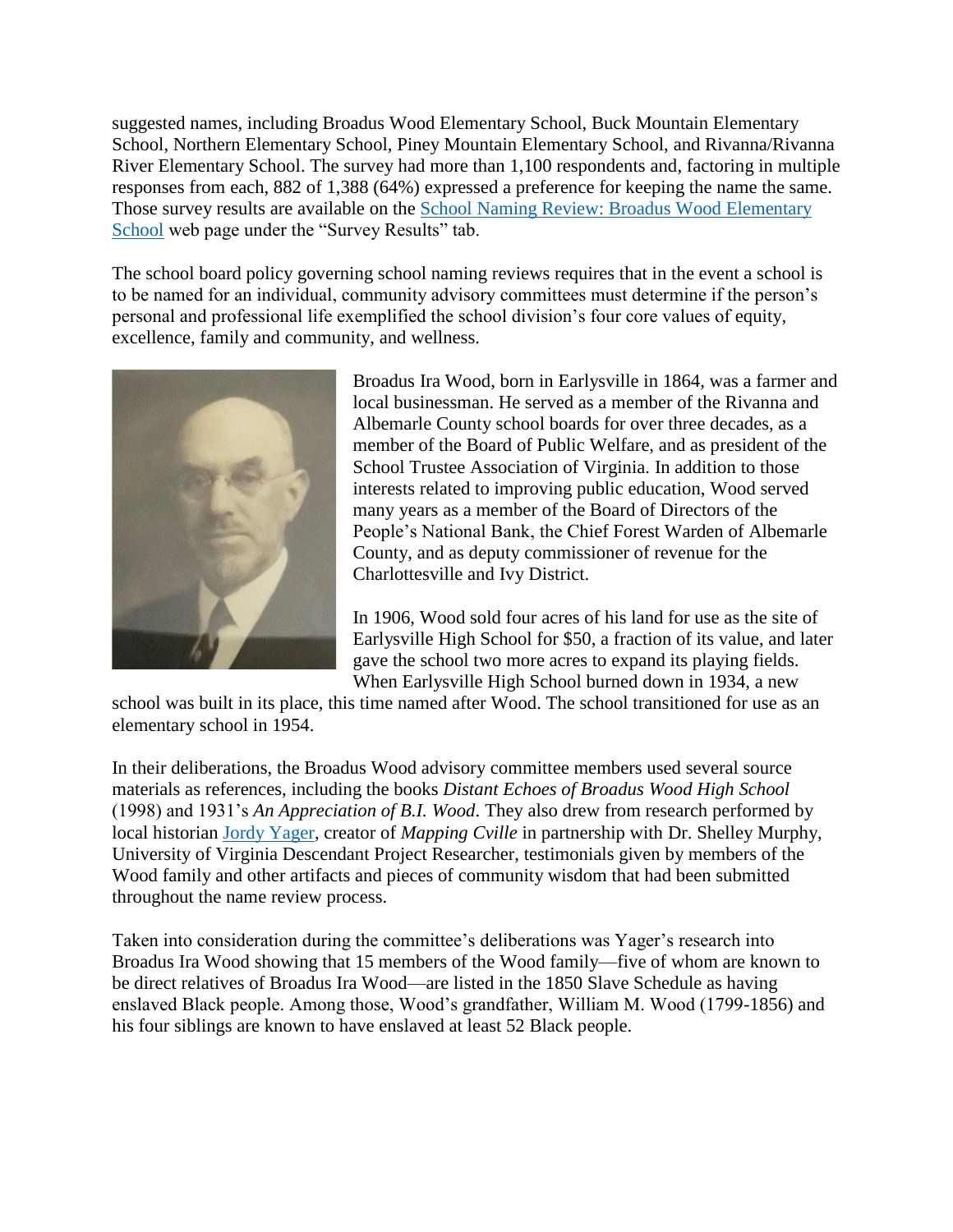The advisory committee noted, however, that based on the evidence they had compiled, Broadus Ira Wood himself was known to have been an advocate for the education of all Virginians and members of his community. One artifact that they consulted was a letter from W.D. Gresham, who at the time was Supervisor for Negro Education for the Commonwealth of Virginia, dated October 20, 1931. In this letter, Gresham spoke of his regret that Wood was leaving his role as trustee of the schools of Albemarle County, and of his appreciation of Broadus Wood's "fine service" on state committees.

Notes from the Albemarle County School Board meetings held during his tenure recognize Wood's dedication to advancing education opportunities for African American and rural

|                                             | COMMONWEALTH OF VIRGINIA                                                                                                             |  |
|---------------------------------------------|--------------------------------------------------------------------------------------------------------------------------------------|--|
|                                             | <b>STATE BOARD OF EDUCATION</b>                                                                                                      |  |
|                                             | RICHMOND                                                                                                                             |  |
|                                             |                                                                                                                                      |  |
|                                             |                                                                                                                                      |  |
|                                             |                                                                                                                                      |  |
|                                             | October 20, 1931                                                                                                                     |  |
|                                             |                                                                                                                                      |  |
|                                             |                                                                                                                                      |  |
|                                             |                                                                                                                                      |  |
| Mr. B. I. Wood<br>Earlysville, Virginia     |                                                                                                                                      |  |
|                                             |                                                                                                                                      |  |
| Dear Mr. Wood:                              |                                                                                                                                      |  |
|                                             |                                                                                                                                      |  |
|                                             | It is with deep regret that I learned that you<br>have recently resigned your position as trustee of the schools                     |  |
|                                             | of Albemarle county, after having served for more than 36 years.                                                                     |  |
|                                             | You are one of the first trustees that I met when                                                                                    |  |
|                                             | I first came into the work and have had occasion to become ac-<br>quainted with the fine service that you have rendered in this      |  |
|                                             | capacity. I wish to assure you of my sincere regret that you                                                                         |  |
|                                             | are leaving the work and at the same time I desire to express the<br>hope that the faithful service that you have rendered will be a |  |
| matter of pleasure to you in years to come. |                                                                                                                                      |  |
|                                             | So far as my observation goes, you have always been                                                                                  |  |
| sure we shall miss you at that time.        | present at the meetings in Richmond Thanksgiving week and I am                                                                       |  |
|                                             | With very best wishes and hoping to have the pleasure                                                                                |  |
| of seeing you occasionally, I am            |                                                                                                                                      |  |
|                                             |                                                                                                                                      |  |
|                                             | Cordially yours                                                                                                                      |  |
|                                             | W. D. Embaum                                                                                                                         |  |
|                                             |                                                                                                                                      |  |
|                                             | W. D. Gresham<br>Supervisor Negro Education                                                                                          |  |
|                                             |                                                                                                                                      |  |
|                                             |                                                                                                                                      |  |
| WDG/LFW                                     |                                                                                                                                      |  |
|                                             |                                                                                                                                      |  |
|                                             |                                                                                                                                      |  |
|                                             |                                                                                                                                      |  |
|                                             |                                                                                                                                      |  |

students, which continue to be key demographics at Broadus Wood Elementary.

The advisory committee stated that what they have learned about Wood over their months of reviewing his legacy has suggested that his personal values aligned with those of ACPS. According to Katie Breaud, one of the committee's two co-chairs, "The school division recently approved a new strategic plan, which is named *Learning for All* and includes as its values equity, excellence, family and community, and wellness. Based on everything we have learned through this process, Broadus Ira Wood consistently acted in a manner that exemplifies those and encouraged them throughout his community—even when that was not the norm among his peers."

Dr. Haas took the advisory committee's recommendation to the school board on February 10. The board will make the final decision as to whether Broadus Wood Elementary School will retain its name.

Members of the public can track the progress of all school naming reviews on the school division's [School Naming Review](https://www.k12albemarle.org/our-division/school-naming-review) website. The site provides information on relevant school board policy and the school naming review process. Information compiled to date on the Broadus Wood naming review, including survey results, can be accessed on the [School Naming](https://www.k12albemarle.org/our-division/school-naming-review/school-names-under-review/broadus-wood-elementary-school)  [Review: Broadus Wood Elementary School](https://www.k12albemarle.org/our-division/school-naming-review/school-names-under-review/broadus-wood-elementary-school) page.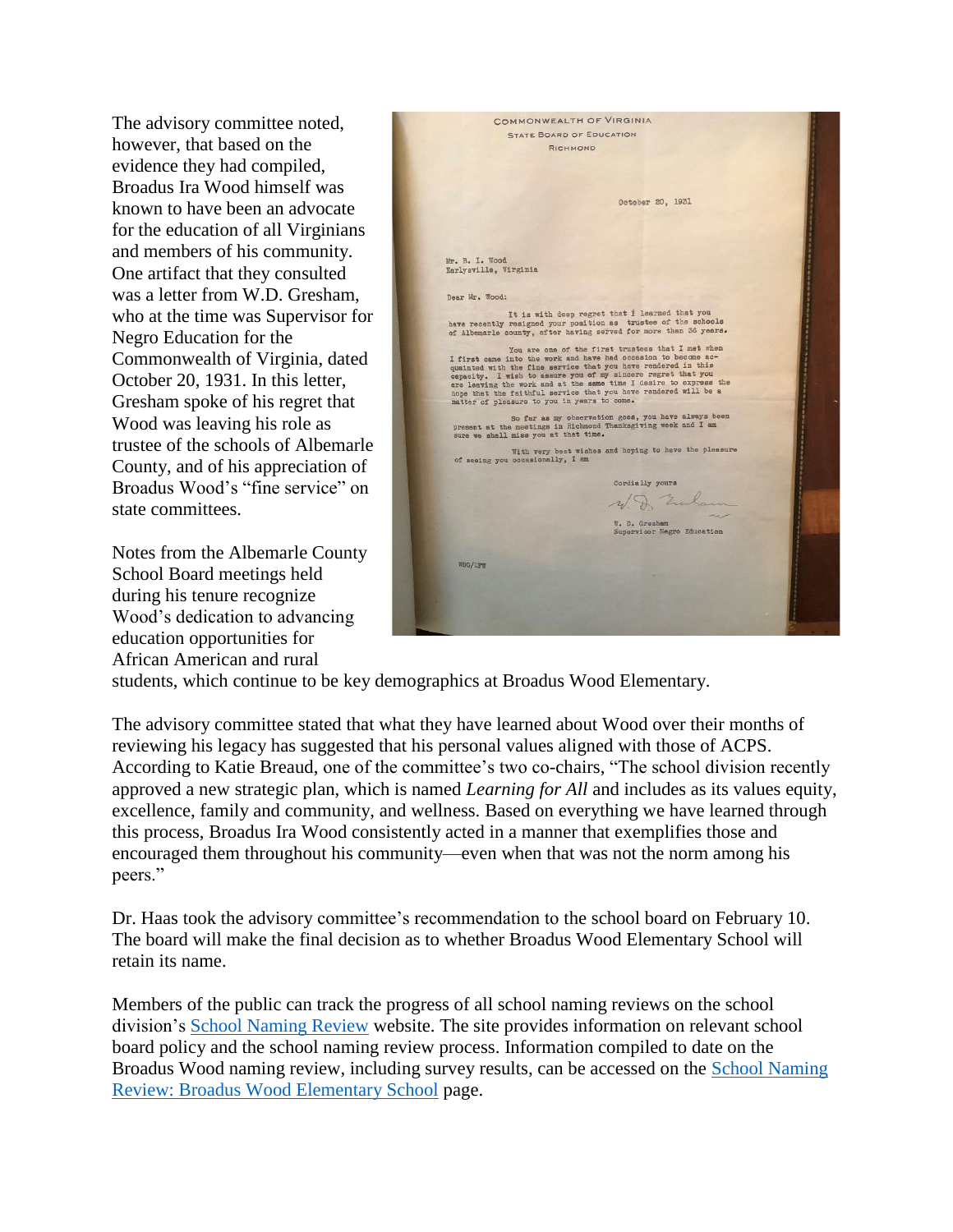To contact Albemarle County Public Schools regarding the naming or renaming of a school or the naming review process, please email [SchoolNamingReview@k12albemarle.org](mailto:SchoolNamingReview@k12albemarle.org)

*ACPS holds community forum to discuss Lambs Lane Master Plan*—On Tuesday, February 15, ACPS held a community forum to discuss long-term planning related to its facilities located at Lambs Lane. These include Albemarle High, Jouett Middle, Greer Elementary, and Ivy Creek schools, as well as the Transportation and Building Services departments. The area is also the site of a future Boys and Girls Club facility. The forum is an opportunity for members of the community to assist the school division and its outside planning consultant in its development of a Lambs Lane master plan. Among the plan's objectives is to imagine future uses of the Lambs Lane property.

The property is centrally located within the county, and the schools on site represent approximately a quarter of the division's student population. The forum centered on its potential to become a flagship campus, serving the county's population in practical, innovative and sustainable ways.

The forum asked those in attendance to factor in many implications of the plan, including pedestrian safety, green space, secondary access, transit and accessibility, traffic congestion and parking, natural resources, and student safety. Additionally, the possibility of moving the Transportation and Building Services departments to a new location will be considered.

Currently, there are no sidewalks at the Lambs Lane area, which restricts access to its facilities for those who do not own cars. There also is no public transportation that goes directly to Lambs Lane, with the closest bus stop several blocks away. Bus loops are severely congested and parking is very limited. The natural resources at the site are currently underutilized by members of the community.

The school division will keep an updated [Lambs Lane Master Plan](https://www.k12albemarle.org/our-departments/building-services/lambs-lane-master-plan) web page, which will include recordings of these meetings, along with other relevant information.

*ACPS holds annual spelling bee*—ACPS conducted its 16th division-wide Spelling Bee earlier this month in the Albemarle High School auditorium. The competition, comprising scholars who won the spelling bees conducted at their respective schools, included 15 elementary school champions and six middle school champions.

More than a thousand students in grades 3-8 competed in their school-wide spelling bees, beginning in classrooms last month.

This year's elementary school champions include:

- 1. Vivien Largiader, Agnor-Hurt;
- 2. Dhiya Nagappan, Baker-Butler;
- 3. Henry Zeanah, Broadus Wood;
- 4. Reese Estes, Brownsville;
- 5. Neil Handa, Crozet;